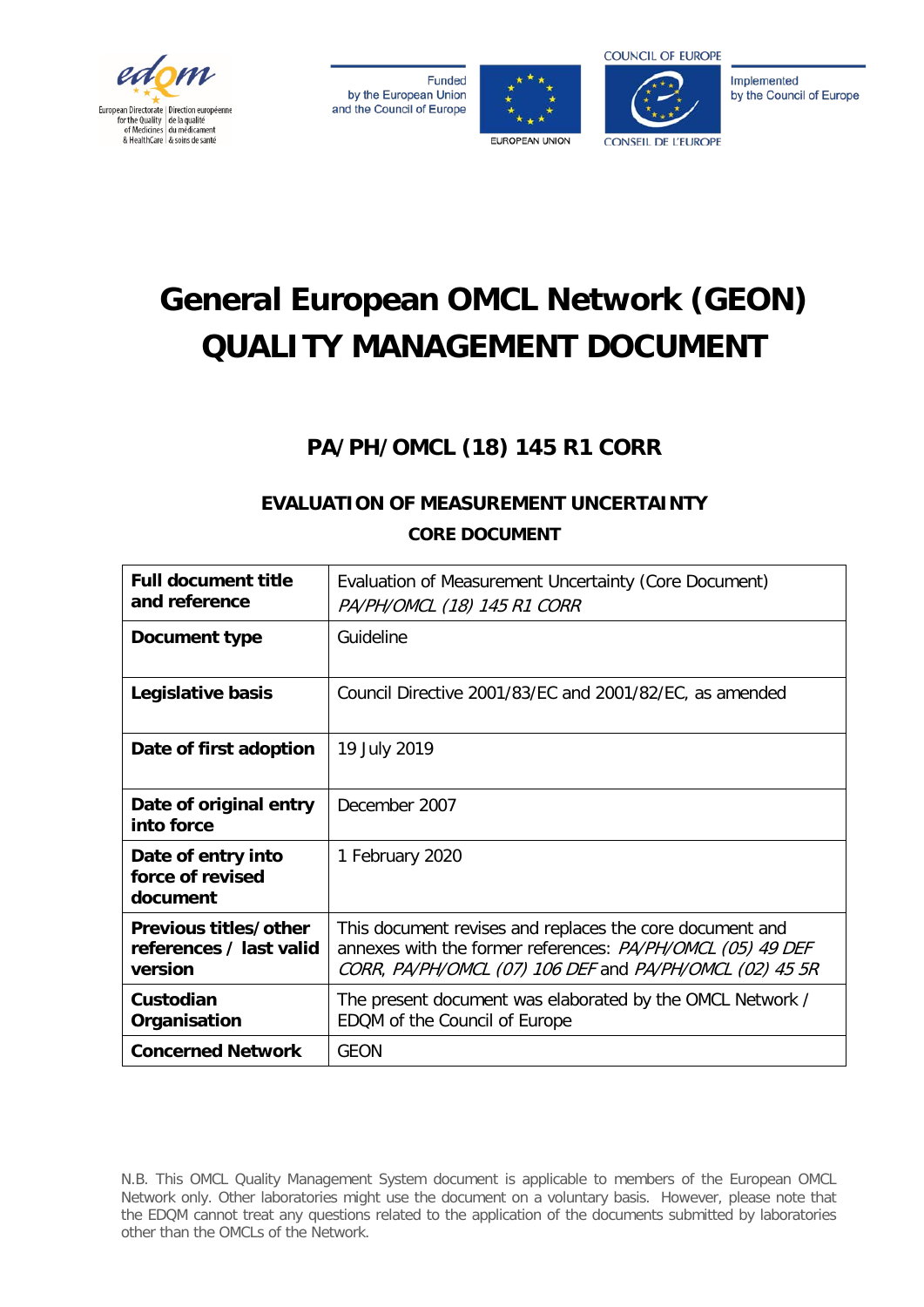## **Evaluation of Measurement Uncertainty**

Note: Mandatory requirements in this guideline are defined using the terms «shall» or «must». The use of «should» indicates a recommendation. For these parts of the text, other appropriately justified approaches are acceptable. The term «can» indicates a possibility or an example with non-binding character.

#### **1. INTRODUCTION**

This document defines the basic principles and possible approaches for evaluation of measurement uncertainty for quantitative testing in OMCLs and is intended to give guidance for the interpretation of the requirements of ISO 17025 clause 7.6 "Evaluation of measurement uncertainty" [1] and its applicability to the testing performed in Official Medicines Control Laboratories (OMCL). Measurement uncertainty is also referred in the following clauses: 6.4 Equipment, 6.5 Metrological traceability, 7.2 Selection, verification and validation of methods, 7.5 Technical records and 7.8 Reporting the results.

According to ISO 17025, each laboratory performing testing shall identify the contributions to measurement uncertainty (clause 7.6.1) and shall evaluate measurement uncertainty (clause 7.6.3). If not already included in the specification limits, the uncertainty of measurement should be taken into account in the statement of conformity to a specification, according to the applied decision rules (7.8.6).

The core document is complemented with three annexes containing examples for calculation of the measurement uncertainty following different approaches. Annexes have non-binding character.

The content of this guideline is linked to the OMCL Guidelines "Validation of analytical procedures" and "Evaluation and reporting of results" [2, 3].

#### **2. SCOPE**

This guideline is applicable to all activities (compliance testing and other testing activities) within the OMCL Network related to quantitative testing of chemical and biological pharmaceutical substances and medicinal products for human and veterinary use and herbal products. Compliance testing includes: market surveillance studies (MSS), testing of centrally authorised products (CAP), testing of products authorized with mutual recognition procedure and decentralised procedure (MRP/DCP) or national authorisation, official control authority batch release (OCABR) and prelicensing evaluation. It may also be applicable for testing of pharmaceutical preparations prepared in pharmacies, suspected and falsified products.

Calculation of uncertainty of measurement using dedicated software is out of the scope of this Guideline. However, CombiStats is commonly used by OMCLs and can provide an estimation of the uncertainty in biological assays in terms of confidence intervals, in cases where the bias component is considered negligible or in case the results are corrected when the bias is significant (an example is provided in Annex 3).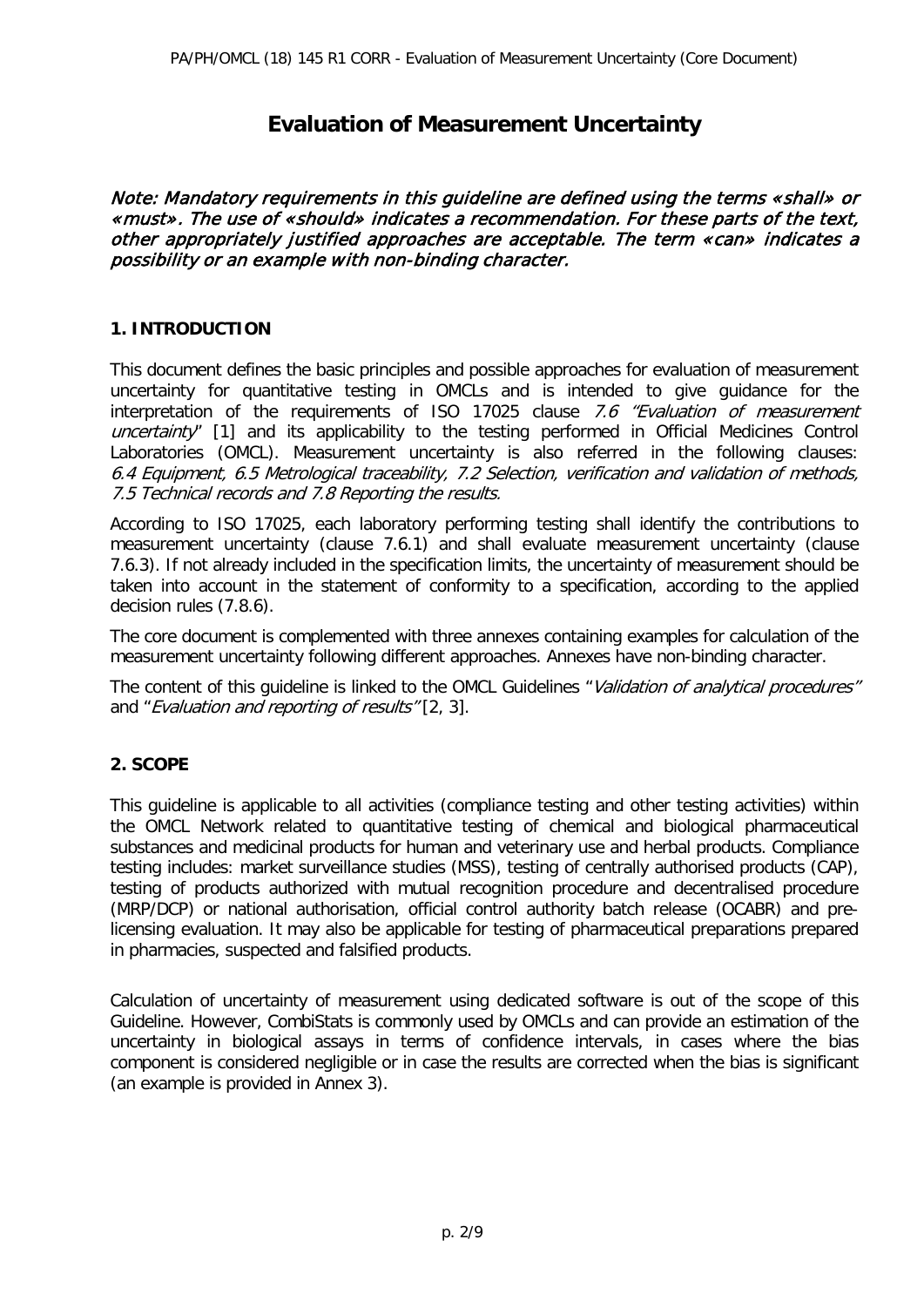#### **3. GLOSSARY AND DEFINITIONS**

**Analytical acceptance criteria:** Performance criteria applied to results obtained from the analysis performed. These criteria are pre-defined and are dependent on the nature of the product, the analytical procedure and the specification limits given in the monograph or in the marketing authorisation.

**Bias (measurement bias):** estimate of a systematic measurement error [4].

**Combined standard uncertainty:** standard uncertainty of the result of a measurement when the result is obtained from the values of a number of other quantities, equal to the positive square root of a sum of terms, the terms being the variances or covariances of these other quantities weighted according to how the measurement result varies with these quantities [5].

**Compliance testing:** tests performed, using official or validated analytical procedures to verify that a pharmaceutical substance or medicinal product examined conforms with the specification limits given in the monograph or in the marketing authorisation.

**Confidence interval:** an interval obtained from repeated measurements on a sample using a specified method, which includes the true value of the parameter (e.g. mean, potency) with a probability i.e level of confidence, P. For example, for a  $P = 95\%$ , calculated confidence intervals include the true value of the parameter with a level of confidence of 95% [6,7].

**Coverage factor, k:** numerical factor used as a multiplier of the combined standard uncertainty in order to obtain an expanded uncertainty, which is typically in the range 2 to 3. The choice of the factor k is based on the level of confidence required and on the set of data available. At the approximate level of confidence of 95%, k value can be usually set to 2, for normally distributed data. However, a correction factor (i.e. t-Student value) should be applied in the calculation of the standard uncertainty depending on the number of measurements [5,7].

**Decision rule:** a rule that describes how measurement uncertainty will be accounted for when stating conformity with a specified requirement [1].

**Error (of measurement):** error is defined as the difference between a measured value (individual result) and the true value (reference value) of the measurand [8].

**Estimation:** the operation of assigning, from the observations in a sample, numerical values to the parameters of a distribution chosen as the statistical model of the population from which this sample is taken. A result of this operation may be expressed as a single value (point estimate) or as an interval estimate [6]

**Expanded uncertainty, U:** quantity defining an interval about the result of a measurement that may be expected to encompass a large fraction of the distribution of values that could reasonably be attributed to the measurand. It is calculated from a combined standard uncertainty and a coverage factor k [4, 5].

Level of confidence: a number expressing the degree of confidence in a quoted result, e.g. 95%. It represents the probability that the value of the measurand lies within the quoted range of uncertainty [6,7].

**Measurand:** quantity intended to be measured [8].

**Method performance data:** data obtained from method validation and quality control results (PTS, collaborative studies, use of certified reference materials, internal quality control criteria). The term "method" encompasses the operational steps, for example equipment set up, reference standards, samples and solutions preparation, data integration, etc.

**Specification limits:** appropriate acceptance criteria which are numerical limits, ranges, or other criteria for the tests described. It establishes the set of criteria to which a drug substance or drug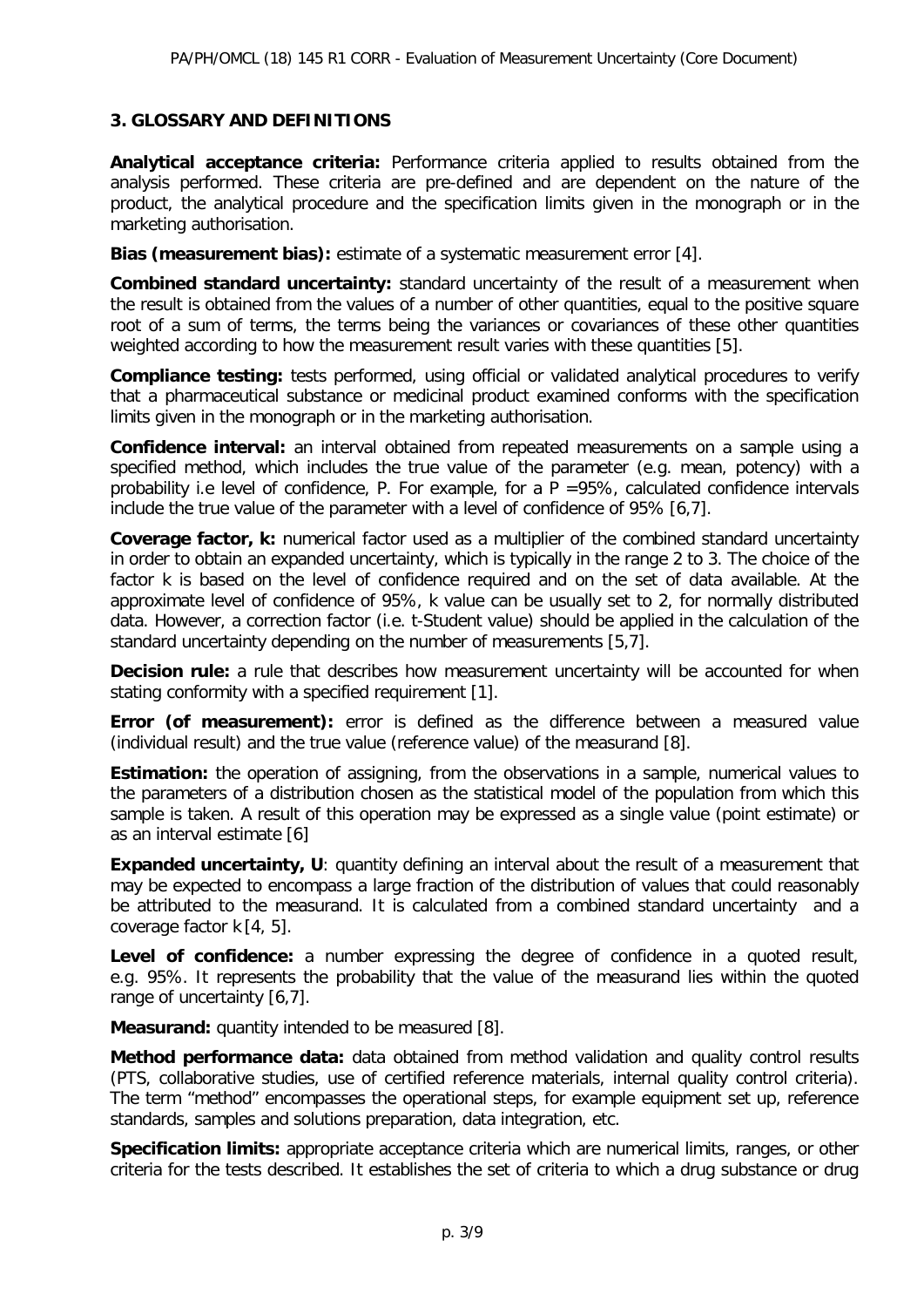product should conform to be considered acceptable for its intended use [9].

**Standard uncertainty:** uncertainty of the result of a measurement, expressed as a standard deviation [5].

**System suitability criteria:** performance limits designed to ensure the adequate performance of the analytical procedure. These criteria are to be fulfilled before proceeding to the analysis of the sample.

**Systematic error** (**Systematic measurement error)**: component of measurement error that in replicate measurements remains constant or varies in a predictable manner [4].

**Type A evaluation (of uncertainty):** method of evaluation of uncertainty by the statistical analysis of series of observations [5].

**Type B evaluation (of uncertainty):** method of evaluation of uncertainty by means other than the statistical analysis of series of observations [5].

**Measurement uncertainty (MU):** a parameter associated with the result of a measurement that characterises the dispersion of the values that could be reasonably attributed to the measurand [8].

**Uncertainty evaluation procedure:** the procedure used for estimating the overall uncertainty [8].

#### **4. GENERAL OMCL POLICY FOR EVALUATION OF MEASUREMENT UNCERTAINTY**

The OMCL activities can be divided into two types i.e. compliance testing and other testing activities. Compliance testing comprises testing towards previously defined specification limits using official and/or properly validated methods (e.g. compendial methods, methods described in the marketing authorization documentation or internally developed methods).

The compendial methods and methods described in the marketing authorization documentation are well-recognized methods, which have been properly validated in accordance with the accepted scientific practice and current recommendations on analytical method validation. The precision (as intermediate precision or reproducibility) of these methods is known and reflected in method performance limits setting. For these methods, the uncertainty sources are well known and are taken into account while setting the specification limits.

Therefore, for compliance testing activities employing well-recognised methods, the ISO 17025 requirements for evaluation of measurement uncertainty are fulfilled if the results are obtained by following the described analytical procedure and reporting instructions, provided that all uncertainty contributors are under control (i.e.: testing is performed by qualified personnel using suitable reference standards and calibrated/qualified equipment, system suitability criteria are satisfied and the repeatability is evaluated against pre-defined acceptance criteria).

For compendial methods, no further tolerances (e.g. obtained by estimation of measurement uncertainty, by the establishment of acceptance and rejection zones) are to be applied to the limits prescribed to determine whether the article being examined complies with the requirements of the monograph [10]. The same is applicable to the methods described in marketing authorization documentation.

For compendial and marketing authorization methods, the laboratory may decide in which cases the uncertainty of measurement will be estimated and taken into account in the statement of conformity to a specification limit.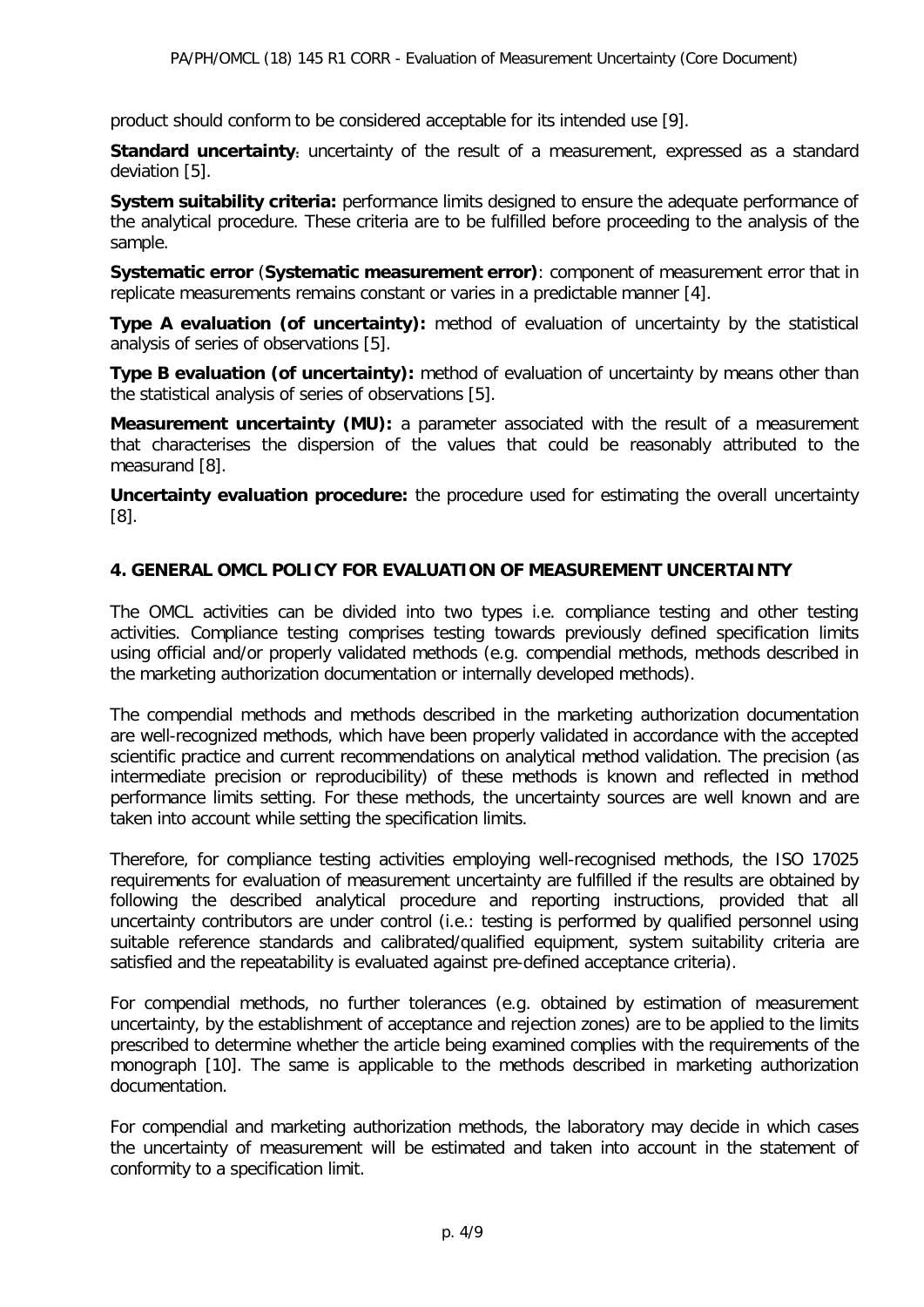Alternatively, in house developed methods of analysis may be used in compliance testing, provided that the methods used are properly validated for the purpose for which they are used and enable unambiguous decision on the compliance with the specification limits, taking into account the estimated uncertainty of measurement. In these cases, the decision rule shall be applied and documented, taking into account the level of risk of the decision rule employed, and therefore the level of risk of making a wrong decision.

There are certain cases where it should be necessary to perform more rigorous evaluation of the measurement uncertainty, for example when:

- using  $ad-hoc$  methods (e.g. screening, analysis of unknown products, trace analysis);
- using methods with unknown or incomplete information regarding uncertainty;<br>• confirming out-of-specification results, especially in case when the test confirming
- confirming out-of-specification results, especially in case when the test could not be repeated;
- setting limits for performance tests of measurement apparatus and critical parameters of methods.

The degree of knowledge of the analytical method is important for the identification of the relevant contributors of the measurement uncertainty and for the selection of the best suited evaluation approach. Examples are provided in Annexes to this guideline.

For a particular method that is repeatedly used in the laboratory, for which the measurement uncertainty of the results has already been established and verified, there is no need to evaluate measurement uncertainty for each result, if the laboratory can demonstrate that the identified critical influencing factors are under control (ISO 17025 clause 7.6 Note 2) (such as: testing is performed by qualified personnel, using suitable reference standards and calibrated/qualified equipment, system suitability criteria are satisfied and the repeatability is evaluated against predefined acceptance criteria) [1].

The laboratory can decide to perform evaluation of the uncertainty of measurement as an internal quality control indicator, whenever considers it necessary.

#### **5. GENERAL APPROACH FOR EVALUATION OF THE UNCERTAINTY OF MEASUREMENT**

The process of measurement uncertainty evaluation comprises four steps (APPENDIX 1):

#### **5.1. First step: Identification of the measurand.**

The measurand shall be clearly and unambiguously defined. The quantitative expression relating to the value of the measurand, the procedure for the determination of its value (analytical method used) and, if found necessary, the basis for the calculation of the quantity should also be defined.

#### **5.2. Second step: Identification of uncertainty contributors.**

All relevant sources of uncertainty shall be listed and documented for example using a cause and effect diagram (e.g. Ishikawa diagram). The individual components are not to be quantified at this stage.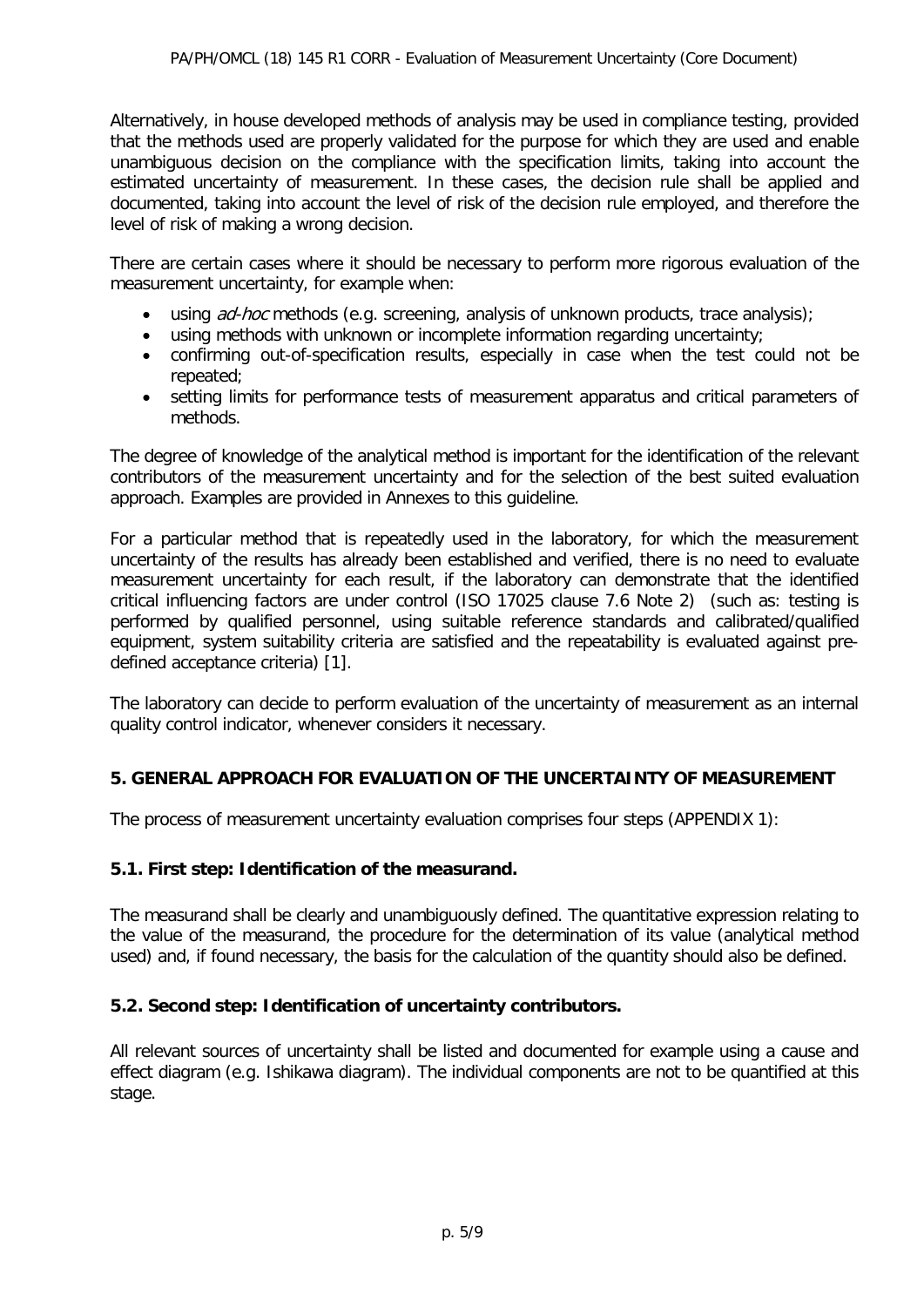#### **5.3. Third step: Quantification of uncertainty.**

According to Eurachem/CITAC Guide [8] and EA guidelines EA 4/16 [11], quantification of uncertainty should be done by one of the following approaches:

- Bottom-up approach: It is applicable to the cases where limited or no method performance data is available. The uncertainty arising from each individual source is evaluated by replicate measurements and then combined using statistical processes. Examples are given in Annex 1.
- Top-down approach: It is applicable to the cases where method performance data are available. The combined contribution to the uncertainty is estimated using method performance data:
	- Certified reference materials,
	- Validation study data,
	- **•** Collaborative study data (e.g. establishment of chemical reference standards or validation of new test method)
	- **PTS study data**
	- Control charts

providing that the available performance data are used for the estimation of MU of the selected test/method, namely:

- comparable precision,
- satisfactory performance  $(i.e.$  system suitability) and
- quality control results compliant with the established analytical acceptance criteria.

Examples are given in Annex 2.

In practice, a combination of these approaches (i.e. bottom-up and top-down) could be necessary and convenient.

#### **5.4. Fourth step: Calculation of combined uncertainty and expanded uncertainty.**

Calculation of combined uncertainty from all uncertainty components expressed as standard deviations and multiplying the combined standard uncertainty by the chosen coverage factor in order to obtain an expanded uncertainty. The expanded uncertainty is required to provide an interval which may be expected to encompass a large fraction of the distribution of values which could reasonably be attributed to the measurand [11].

#### **6. DECISION ON COMPLIANCE OF THE TEST RESULT TAKING INTO ACCOUNT THE UNCERTAINTY OF MEASUREMENTS**

According to ISO 17025:2017, the laboratory shall clearly define the decision rule describing how the measurement uncertainty will be taken into account when stating conformity with a specified requirement. In the case where the decision rule is not prescribed by the authority, manufacturer, regulations, standards or guidelines, the level of risk for acceptance or rejection (including statistical assumptions) should be evaluated. The decision rule shall be communicated and agreed with the customer, unless inherent in the specification limits.

Approaches for setting up the decision rules given in the Eurachem / CITAG Guide "Use of uncertainty information in compliance assessment", 1<sup>st</sup> Ed (2007) and/or Eurolab technical report "Decision rules applied to conformity assessment" (2017) can be used [12, 13].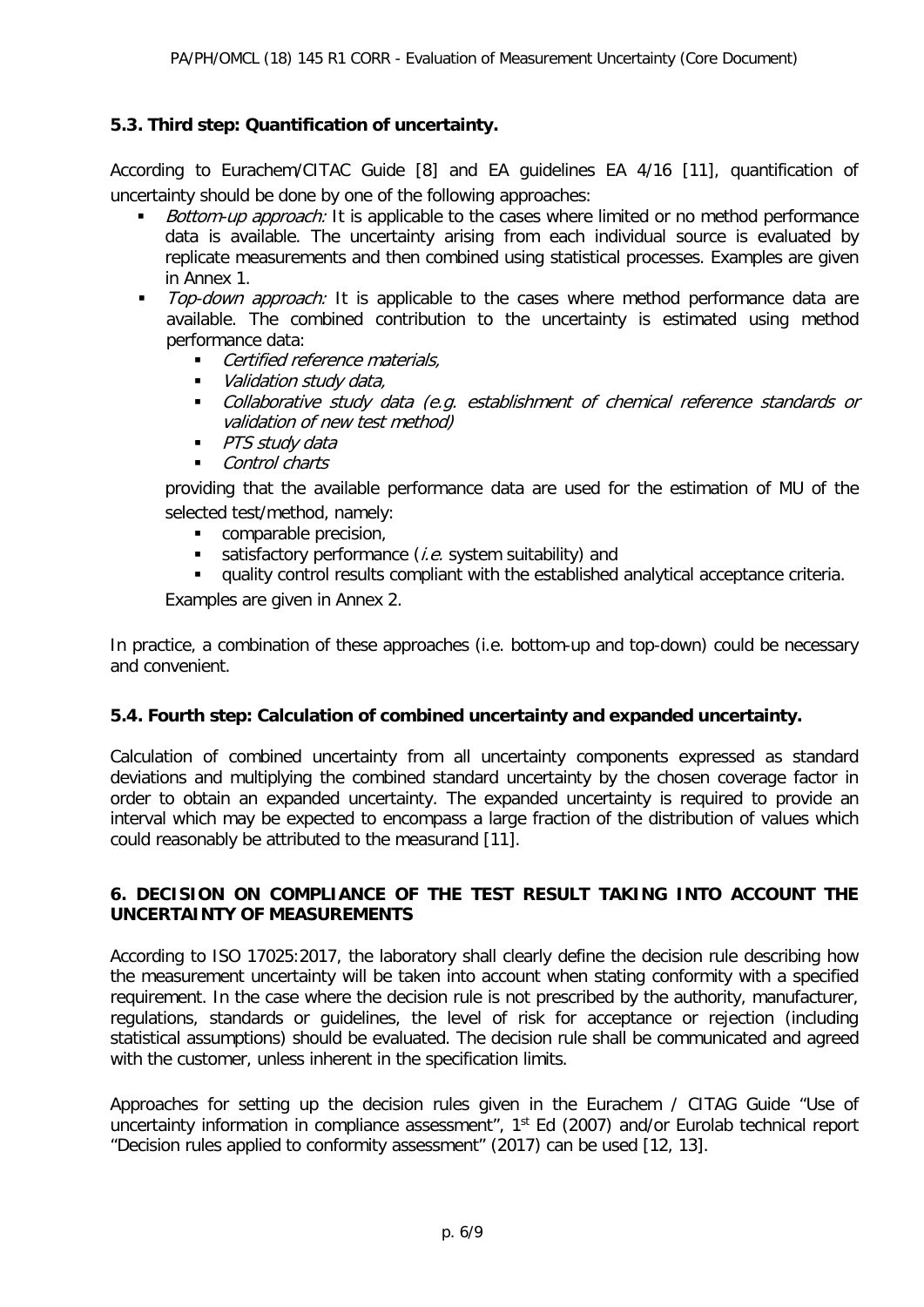#### **7. REPORTING THE RESULT WITH UNCERTAINTY OF MEASURMENT**

The measurement uncertainty shall be reported in the test report when it is relevant to the validity of the test result or affects the conformity to a specification limit, or when it is required by the customer [1]. However, the estimated measurement uncertainty shall be kept available for information with the raw data.

The result should be reported together with the value of measurement uncertainty expressed as Expanded uncertainty U, presented in the same unit as the measurand or as a relative value to the measurand:

"Result:  $x \pm U$  (units) for k (value) and level of confidence (value)"

e.g. for  $k = 2$ , the level of confidence is approximately 95%.

Alternatively, the uncertainty of measurement of the result can be expressed as *Combined* standard uncertainty:

"Result: x (units) [with a] standard uncertainty of  $u_c$  (units)"

The use of the symbol  $\pm$  is not recommended for expression of uncertainty of measurement when using standard uncertainty, as this symbol is commonly associated with intervals corresponding to high levels of confidence (e.g. 95%) [8].

Examples of reporting the results with measurement uncertainty are given in Annexes to this guideline.

#### **8. ANNEXES**

Annex 1: Estimation of measurement uncertainty using Bottom-up approach

Annex 2: Estimation of measurement uncertainty using Top-down approach:

- 2.1 Use of data from validation studies for the estimation of measurement uncertainty;
- 2.2 Use of data from control charts for the estimation of measurement uncertainty;
- 2.3 Use of certified reference materials for the estimation of measurement uncertainty;
- 2.4 Use of data from collaborative studies for the estimation of measurement uncertainty;
- 2.5 Use of data from PTS for the estimation of measurement uncertainty.

Annex 3: Estimation of measurement uncertainty expressed as confidence interval using standard deviation from testing results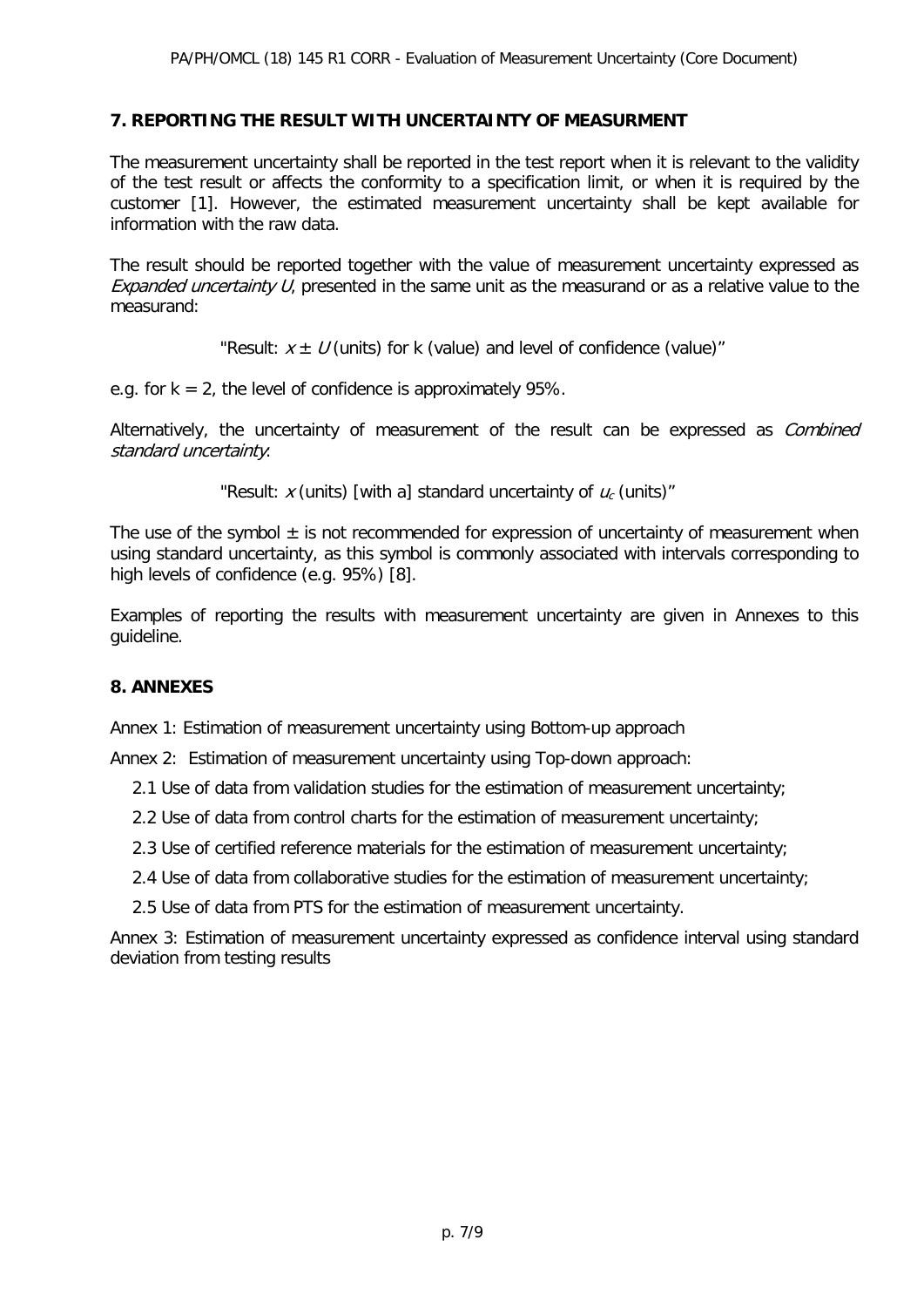#### **9. REFERENCES**

(For all references, the latest version applies)

- **1.** ISO/IEC 17025 "General requirements for the competence of testing and calibration laboratories"
- **2.** OMCL Guideline "Validation of Analytical Procedures"
- **3.** OMCL Guideline "Evaluation and Reporting of Results"
- **4.** International Vocabulary of Metrology [Basic and General Concepts and Associated Terms](http://www.bipm.org/utils/common/documents/jcgm/JCGM_200_2012.pdf) (VIM 3rd edition - 2008 edition with minor corrections) [JCGM 200:2012]
- **5.** ISO Guide 98-3, Uncertainty of measurement Part 3: Guide to the expression of uncertainty in measurement (GUM)
- **6.** Evaluation of measurement data Guide to the expression of uncertainty in measurement, JCGM 100:2008
- **7.** Keith Birch, British Measurement and Testing Association: Measurement Good Practice Guide No. 36, Estimating Uncertainties in Testing, An Intermediate Guide to Estimating and Reporting, Uncertainty of Measurement in Testing, 2003
- **8.** S L R Ellison and A Williams (Eds). Eurachem/CITAC guide: Quantifying Uncertainty in Analytical Measurement, Third edition, (2012) ISBN 978-0-948926-30-3.
- **9.** Q6A Specifications : Test Procedures and Acceptance Criteria for New Drug Substances and New Drug Products: Chemical Substances, ICH Harmonised tripartite Guideline
- **10.** European Pharmacopoeia, General Notices
- **11.** EA-4/16 G:2003, EA guidelines on the expression of uncertainty in quantitative testing
- **12.** S L R Ellison and A Williams (Eds). Eurachem/CITAC guide: Use of uncertainty information in compliance assessment. (First Edition (2007).
- **13.** Eurolab Technical report No1/2017: Decision rules applied to conformity assessment, (2017)